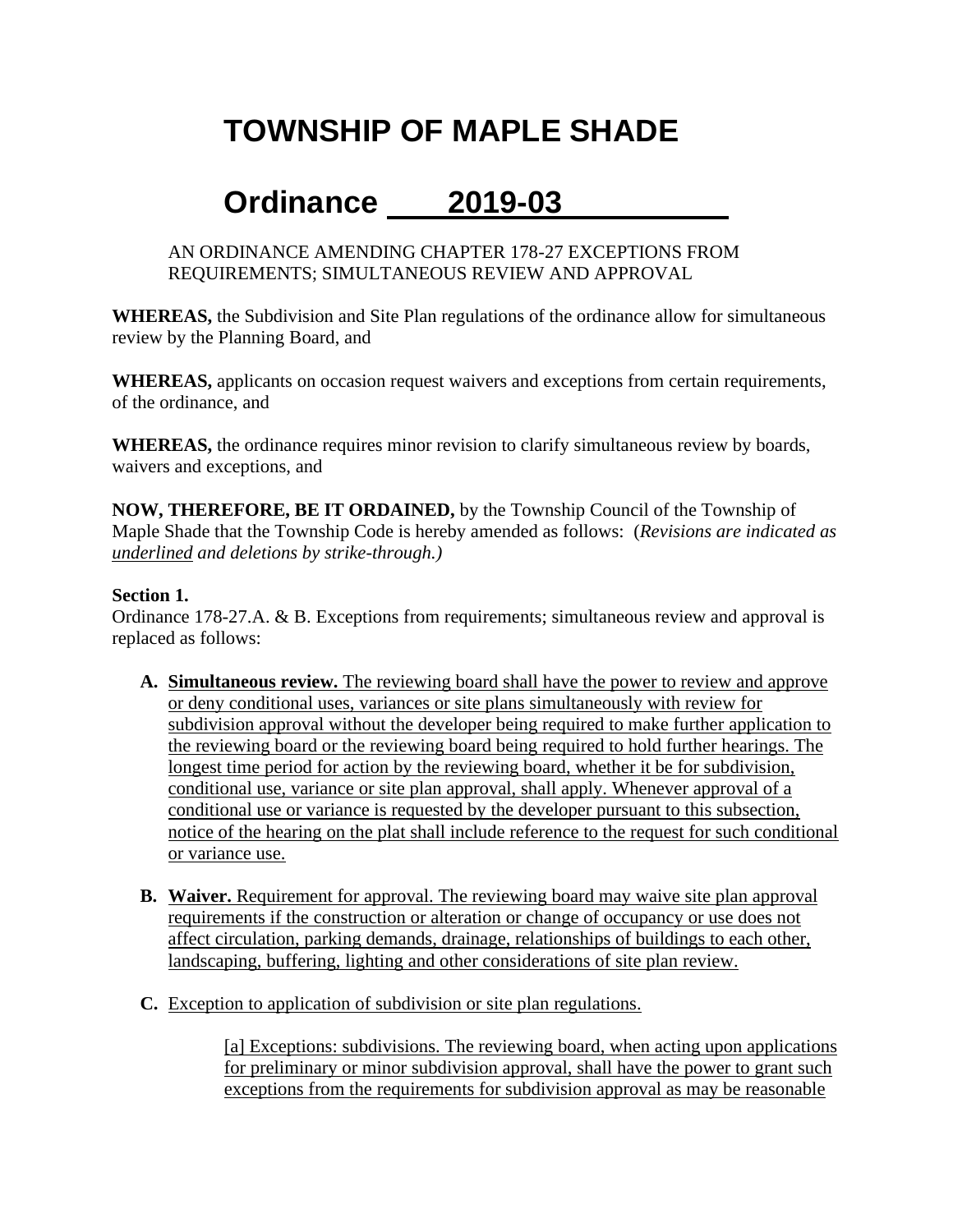and within the general purpose and intent of the provisions for subdivision review and approval of this chapter, if the literal enforcement of one or more provisions of this chapter is impracticable or will exact undue hardship because of peculiar conditions pertaining to the land in question.

[b] Exceptions: site plans. The reviewing board, when acting upon application for preliminary site plan approval, shall have the power to grant such exceptions from the requirements for site plan approval as may be reasonable and within the general purpose and intent of this chapter, if the literal enforcement of one or more provisions of this chapter is impracticable or will exact undue hardship because of peculiar conditions pertaining to the land in question.

#### **Section 3.**

**Repealer.** Any and all other ordinances inconsistent with any of the terms and provisions of this ordinance are hereby repealed to the extent of such inconsistencies.

### **Section 4.**

**Severability.** In the event that any section paragraph, clause phrase, term, provision or part of this ordinance shall be adjudicated by a court of competent jurisdiction to be involved or unenforceable for any reason, such judgment shall not effect, impair or invalidate the remainder thereof, but shall be confined in its operation to the section, paragraph, clause, term, provision or part thereof directly involved in the controversy in such judgment shall be rendered.

#### **Section 5.**

This ordinance shall take effect immediately upon adoption and publication according to law.

| COUNCIL      | <b>MOTION</b> | <b>SECOND</b> | <b>AYES</b> | <b>NAYS</b> | <b>ABSTAIN</b> | <b>ABSENT</b> |
|--------------|---------------|---------------|-------------|-------------|----------------|---------------|
| Manchello    |               |               |             |             |                |               |
| <b>Nunes</b> |               | х             |             |             |                |               |
| Volpe        | x             |               |             |             |                |               |
| Wiest        |               |               |             |             |                | л             |
| Kauffman     |               |               | л           |             |                |               |

Introduction: March 28, 2019

### CERTIFICATION

I hereby certify the foregoing to be a true copy of an Ordinance adopted by the Maple Shade Township Council at a meeting held on May 9, 2019.

Andrea T. McVeigh, Township Clerk

 $\overline{\phantom{a}}$  ,  $\overline{\phantom{a}}$  ,  $\overline{\phantom{a}}$  ,  $\overline{\phantom{a}}$  ,  $\overline{\phantom{a}}$  ,  $\overline{\phantom{a}}$  ,  $\overline{\phantom{a}}$  ,  $\overline{\phantom{a}}$  ,  $\overline{\phantom{a}}$  ,  $\overline{\phantom{a}}$  ,  $\overline{\phantom{a}}$  ,  $\overline{\phantom{a}}$  ,  $\overline{\phantom{a}}$  ,  $\overline{\phantom{a}}$  ,  $\overline{\phantom{a}}$  ,  $\overline{\phantom{a}}$